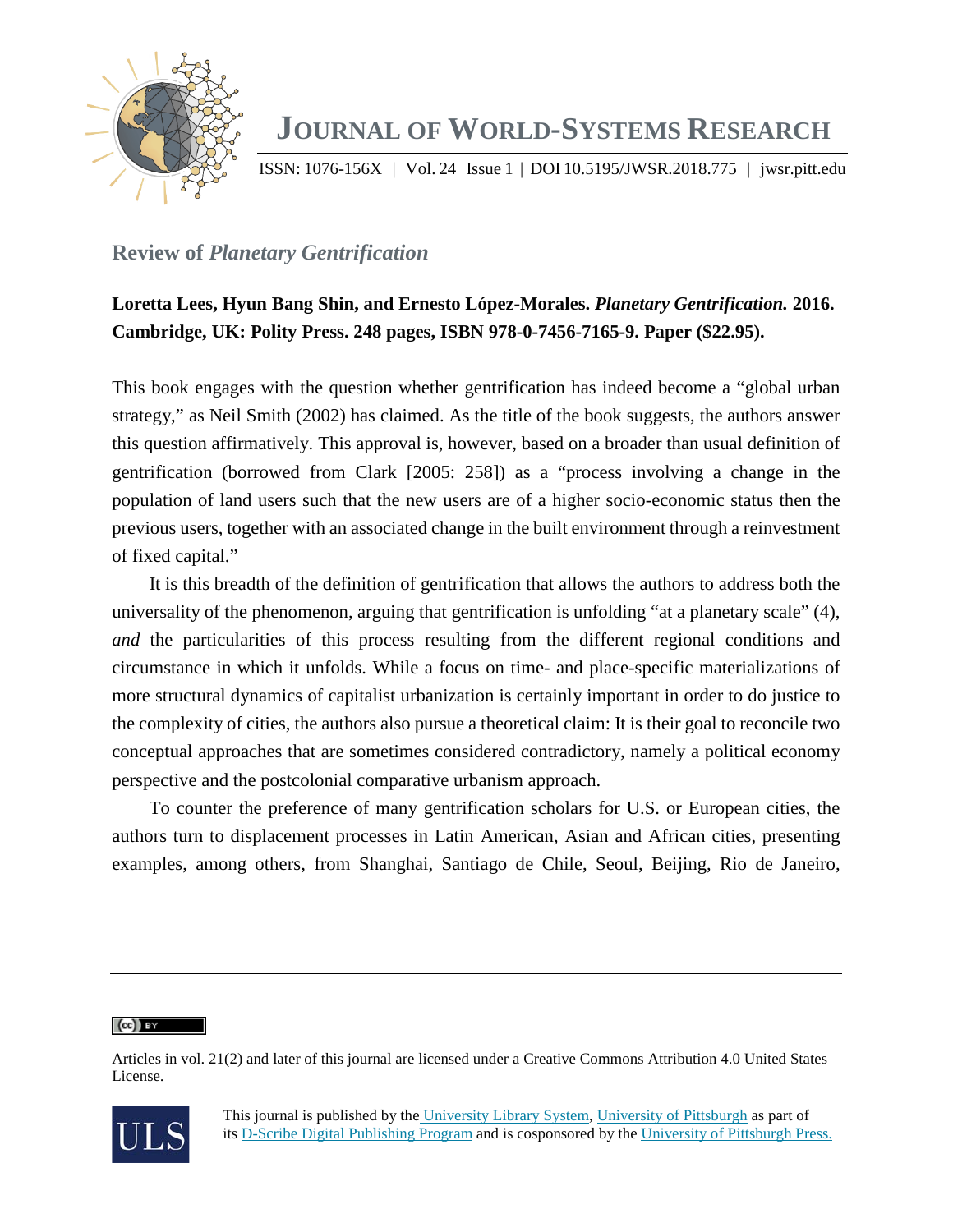Istanbul, Cape Town and Mexico City. While this geographical extension of gentrification studies is one of the merits of the book, it does create its own problems, as I discuss below.

Another main achievement of the book are two conceptual contributions. Firstly, the authors turn away from a focus on inner-city areas, which is dominant in gentrification studies. By redirecting attention from the city center as the preferred site of looking for dislocation processes to suburban areas – for example in Bangalore or Rio de Janeiro, where investments of IT-related firms produce "mega-displacement of villagers" (41) – the authors also recede from the common concern for certain physical settings (e.g., old, basically valuable, but run-down architecture) as preconditions for gentrification. And they reject the often-implicit notion of gentrification as being a local process. The authors contend that particularly in the global South, urban re-development programs and slum gentrification repeatedly exceed neighborhood scales. In such a view, gentrification has not only become planetary, but also "massive in scale" (173).

The second conceptual contribution the book makes is that it directs attention to gentrifiers other than the 'usual suspects.' According to the authors, individual gentrifiers and even the global South's rising middle classes, with their purchasing power and interests in real estate investments, are nowadays "insignificant" (109) as compared to the combined "assault from the state and capital" (11) on cities. In line with this reasoning, the book points to the part played by super-rich elites from the global North *and* South who are investing across borders. The authors also emphasize the outstanding role of the state (both in its neoliberal and authoritarian form) as a, if not *the*, key actor in gentrification processes in the global South: "(I)t is the state that is the key constituent in gentrification in the global South and East" (109). The book brings many examples of how local and national states act in alliance with capitalist developers and international agencies in projects of urban restructuring that cause the displacement of people, often taking advantage of major international events such as the Olympic Games or programs for historic preservation.

In its narrative form, the book uses examples from many cities to explicate several thematic aspects of gentrification processes. While I like this privileging of a conceptual structuring of the 'plot' over a simple listing or juxtaposition of case studies, this method carries the danger of oversimplification because the individual cases are not really discussed, as the authors claim, but used in a more illustrative way to exemplify arguments. I cannot properly assess all the regional examples given, but where I can, I see the problem of black-and-white thinking that does not do justice to the complexity of the world.

In Mexico City, for example, programs for historic preservation are without doubt embedded in a strategy of entrepreneurial urban governance, which uses displacement as a method to redefine and revalorize urban spaces. It is nevertheless too simple to condense the inner-city changes into a "revanchist retaking of central city spaces" (208). Entrepreneurial urban governance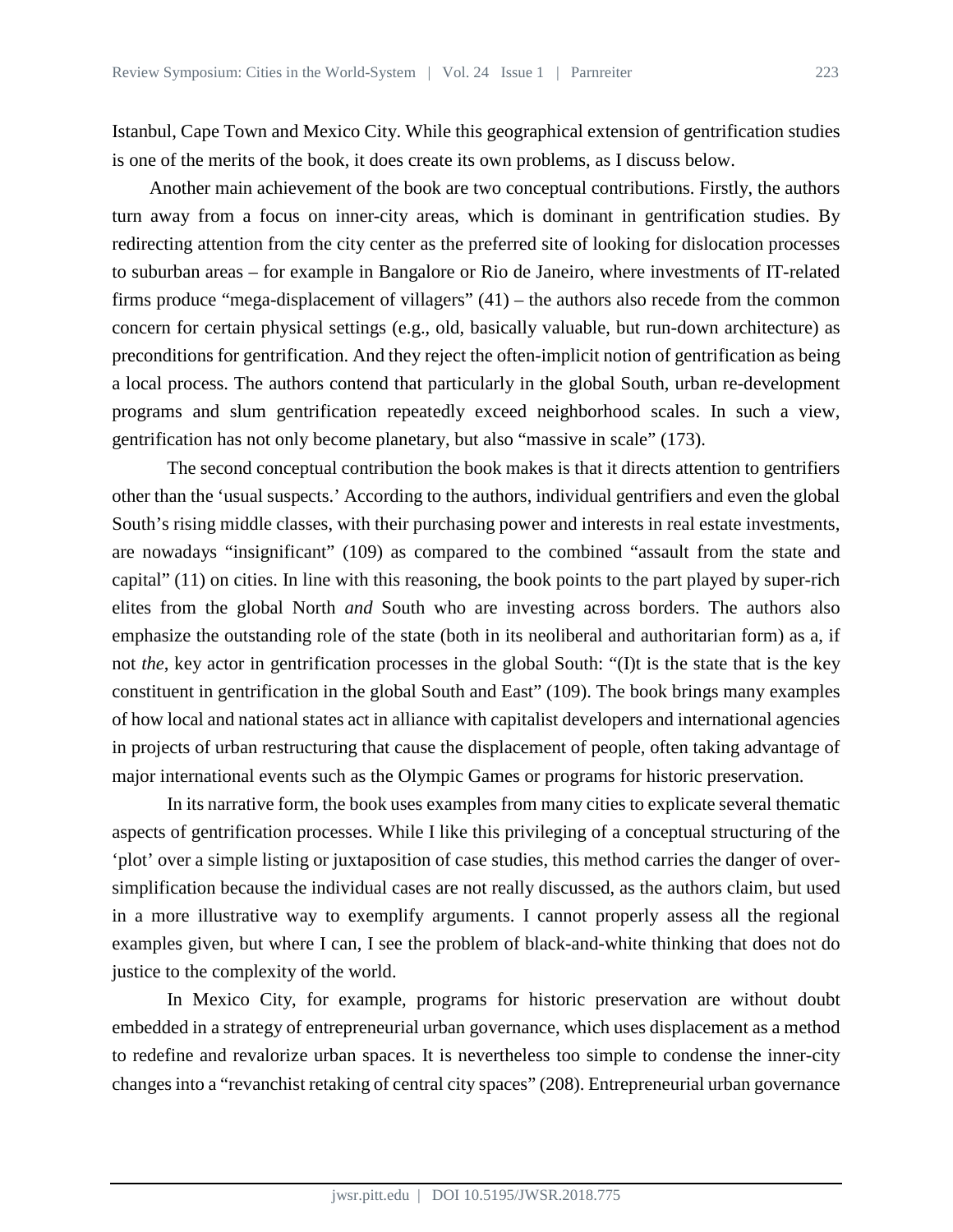has been – and still is – incoherent (Crossa 2009), and it has therefore produced mixed outcomes. City governments do deliver parts of the city to real estate investors (Parnreiter 2015), but the money thereby made is to some extent used to finance social improvements. More importantly, taking the center back cannot, as the book suggests (126), be equated 100 % with gentrification in terms of the displacement of poorer people. On the one hand, Mexico City's center is poorly inhabited; many of the buildings have long been used only as *bodegas* (warehouses) for street vendors. Displacement refers, thus, less, if at all, to neighbors and more to certain commercial uses.

Against this backdrop, it is debatable whether dislocation processes in Mexico City's center can or should be labeled *generally* as 'bad gentrification'. For me, using (or misusing) inner city spaces to store cheap merchandise (much of it coming from China) is not a public good worth defending. On the other hand, the removal of street vendors, while certainly establishing a new form of socio-spatial exclusion, has also contributed to the recovery of *public* spaces in the center. Sidewalks, for example, that for long have been privatized by streets vendors for business interests (even if they are small-scale), are now public again: Friday and Saturday evenings people walk around, some taking advantage of the new consumption facilities, many others not. This mode of appropriating the city cannot be reduced to an upper- or even middle-class experience; rather, it contributed to the city's vitality and diversity and hence to something that urban scholars consider to be *the raison d'être* of cities.

On the conceptual level, my criticism centers on the book's project to identify "planetary indigeneity (organic gentrifications that are not copies of those in the West)" (4). To be very clear: The book demonstrates that considering "the extent to which Western theorizing on gentrification can be useful in non-Western cities" (p. 3) is a necessary and useful endeavor. It also evidences that a flexibilization of the approach (e.g. as regards the involvement of the state or the sites of gentrification) is required to understand displacements in Southern or Eastern cities. Yet, the search for *indigeneity* in these processes is a pointless undertaking based on false assumptions.

Immanuel Wallerstein (1974) has not only argued that the search for the appropriate unit of analysis is the key to any successful examination of the real world (successful in the sense of being able to understand its processes), but also that the correct unit of analysis has to be the worldsystem as a whole, and not entities such as individual societies or states. Falling into "the trap of not analyzing totalities" creates, according to Wallerstein (2000: 76), "pseudo-problems" that distract from the real dynamics of the capitalist world-system. And that is exactly what happens to the authors of *Planetary Gentrification*. Bifurcating the urban world into "Western" cities on one hand, and "Southern" and "Eastern" cities on the other, and searching for the indigeneity of gentrification in the latter, attempts to separate endogenous from exogenous processes of urban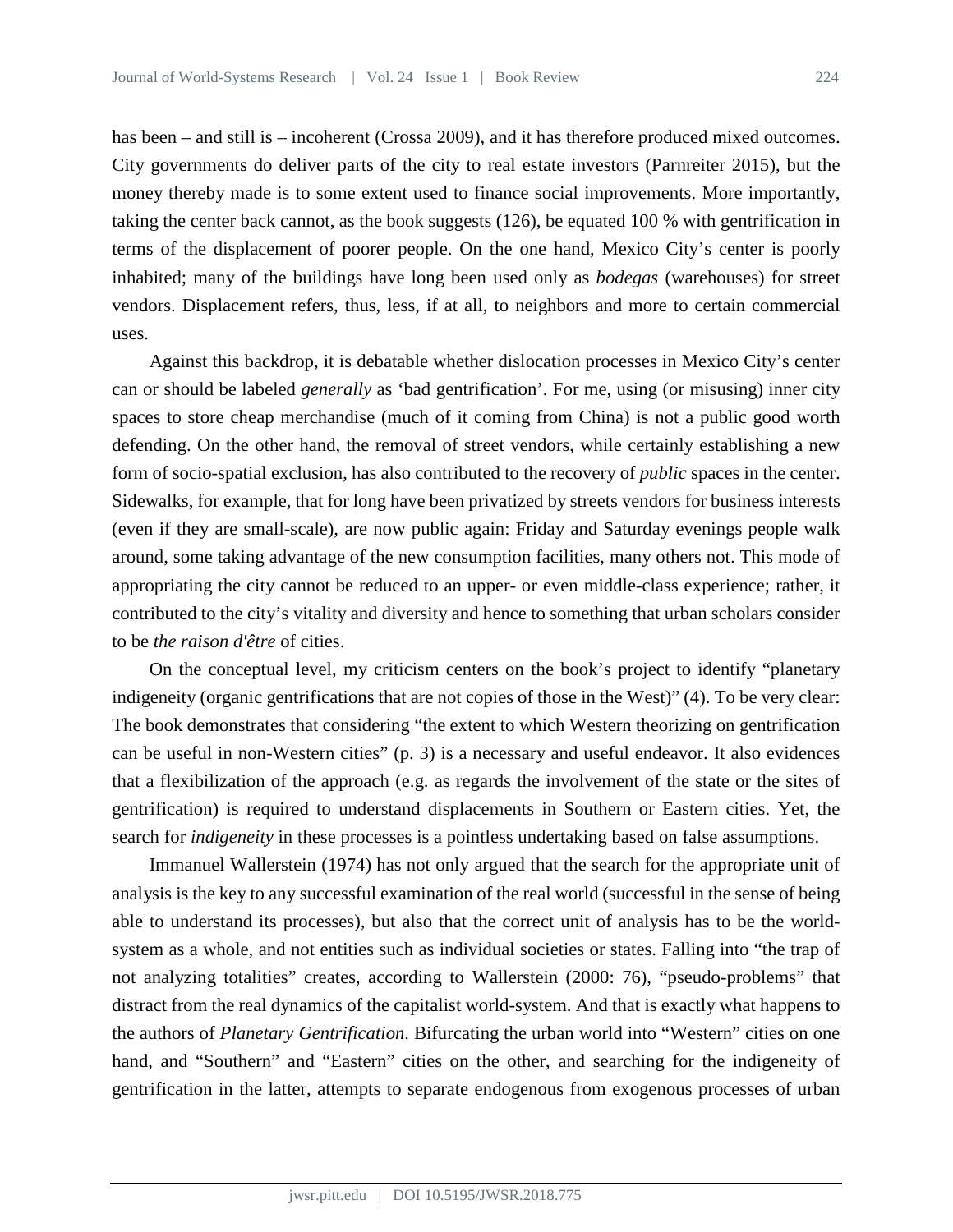restructuring. Yet, that is precisely what world-system analysis considers to be misleading because in the world-system, accumulation dynamics (and urban development and re-development certainly belong to them) are embedded in a *single* division of labor.

This fact does not mean, however, that everything is the same in all places. Rather, Wallerstein argues that the position a certain place occupies in the single global division of labor is what is decisive for the concrete shape that capitalist processes and relations take there. Thus, gentrification, as a process of restructuring, appropriating and revalorizing urban spaces, springs from the dynamics of a *unified* world economy, even if its particular forms, actor constellations, and social costs are different in different places. Hence, while it is a merit of the book to point out the specificity that the state assumes a central role in Southern and Eastern gentrification, "Korea" or "Mexico" are not separate, let alone indigenous entities. The planetary-ness of gentrification is systemic not in the sense that that it happens in many places, but rather in the sense that it stems from its interwovenness with a single global process of capital accumulation. Accordingly, the separation of processes as indigenous and nonindigenous is artificial and does not enhance our understanding of the issue in question.

Against this backdrop, it is no wonder that the book does not succeed in singling out indigenous Southern or Eastern gentrification processes. The evidence presented highlights the importance of 'nonindigenous' actors (e.g. financial capital, international institutions, the superrich), and sometimes it seems that the authors themselves are not sure about the distinctions they wish to draw between endogenous and exogenous actors and processes. On page 110, for example, they list key actors in planetary gentrification, including "(trans)national developers." Putting the 'trans' in parentheses is, however, unfortunate insofar as it throws together conceptual opposites the very essence of a transnational actor is that he/she is no longer anchored nationally.

Despite these critiques, *Planetary Gentrification* contributes to our understanding of displacement processes related to urban restructuring around the world. The book provides new lenses for analyzing gentrification, and by doing so it could (and hopefully does) encourage more theory-guided and empirically thick work in and on Southern or Eastern cities.

#### **References**

Clark, Eric. 2005. "The order and simplicity of gentrification: a political challenge." Pp. 261-269 in *Gentrification in a global context: the new urban colonialism*, R. Atkinson and G. Bridge, eds. London: Routledge.